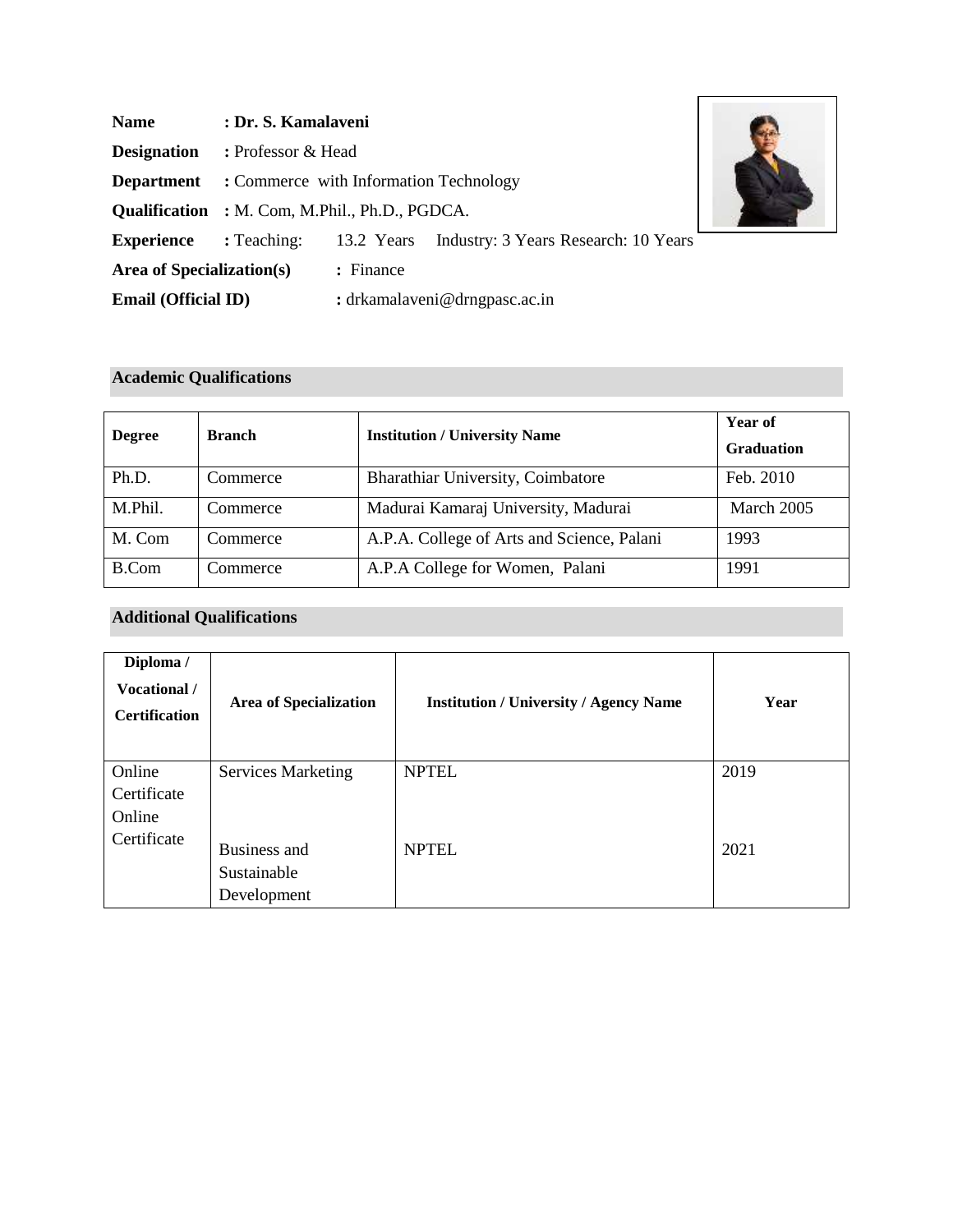#### **Research Guidance**

| Programme | <b>No. of Scholars</b> |                 |  |
|-----------|------------------------|-----------------|--|
|           | <b>Completed</b>       | <b>Pursuing</b> |  |
| Ph. D.    |                        |                 |  |
| M. Phil.  |                        |                 |  |

#### **Research Publications (Indexed)**

#### **International**

- Dr. S. Kamalaveni, Ms G. Maheswari, **Effectiveness of Online Shopping**, Indian Journal of Applied Research, Vol. XI, Issue 10, P. No.46-48, October 2021, ISSN No.2249-555X (Google Scholar)
- Dr. S. Kamalaveni, Dr. S. Gomathi, **Impact of Guerrilla Marketing on Conusmer Buying Behaviour**, International Journal of Innovative Research in Technology , Volume 8, Issue 2, P. No. 454 -458, July 2021, ISSN: 2349-6002 (Google Scholar)
- Dr. S. Kamalaveni, **A Study on Lending Performance of SIDBI,** Journal of Interdisciplinary Cycle Research, Vol.XI, Issue XII, P.No.1693-1699, Dec-19, ISSN 0022-1945 (Google Scholar)
- Dr. S. Kamalaveni, **Impact of Globalisation on the Growth on MSME's in India, International** Journal of Analytical and Experimental Modal Analysis Vol.XI, Issue XII, P.No. 2976-2981, Dec-19, ISSN 0886-9367 (UGC CARE Approved Gourp II Journal/ Google Scholar)
- Dr. S. Kamalaveni**, A Study on the Performance of SIDBI – Portal of MSME,** Asian Journal of Management, Vol.10, Issue 4, P.No.405-408, Oct.-Dec-19, ISSN 0976 – 495X (Google Scholar)
- Dr. S. Kamalaveni **, A Study on Cardamom Production and Exports : Queen of Spices,**  International Journal of Applied Research, Vol. 5, Issue 10, P.No.225-228, Oct-19, ISSN 2394- 7500 (Google Scholar)
- Dr. S. Kamalaveni, B. Suganya , **A Study on Awareness of Star Health Policy among LIC customers with special reference to Coimbatore City,** Asia Pacific Journal of Research, Vol.I, Issue LVII, P.No.9-18, Nov-17, ISSN 2320-5504 (Google Scholar)
- Dr. S. Kamalaveni, B. Suganya, **A Study on Work Life Balance of Women Employees with reference to Garment Sector in Tiruppur,** Asian Journal of Management, Vol.8, Issue 2, P.No.127-131, Apr-Jun-17, ISSN 0975 – 495X (Google Scholar)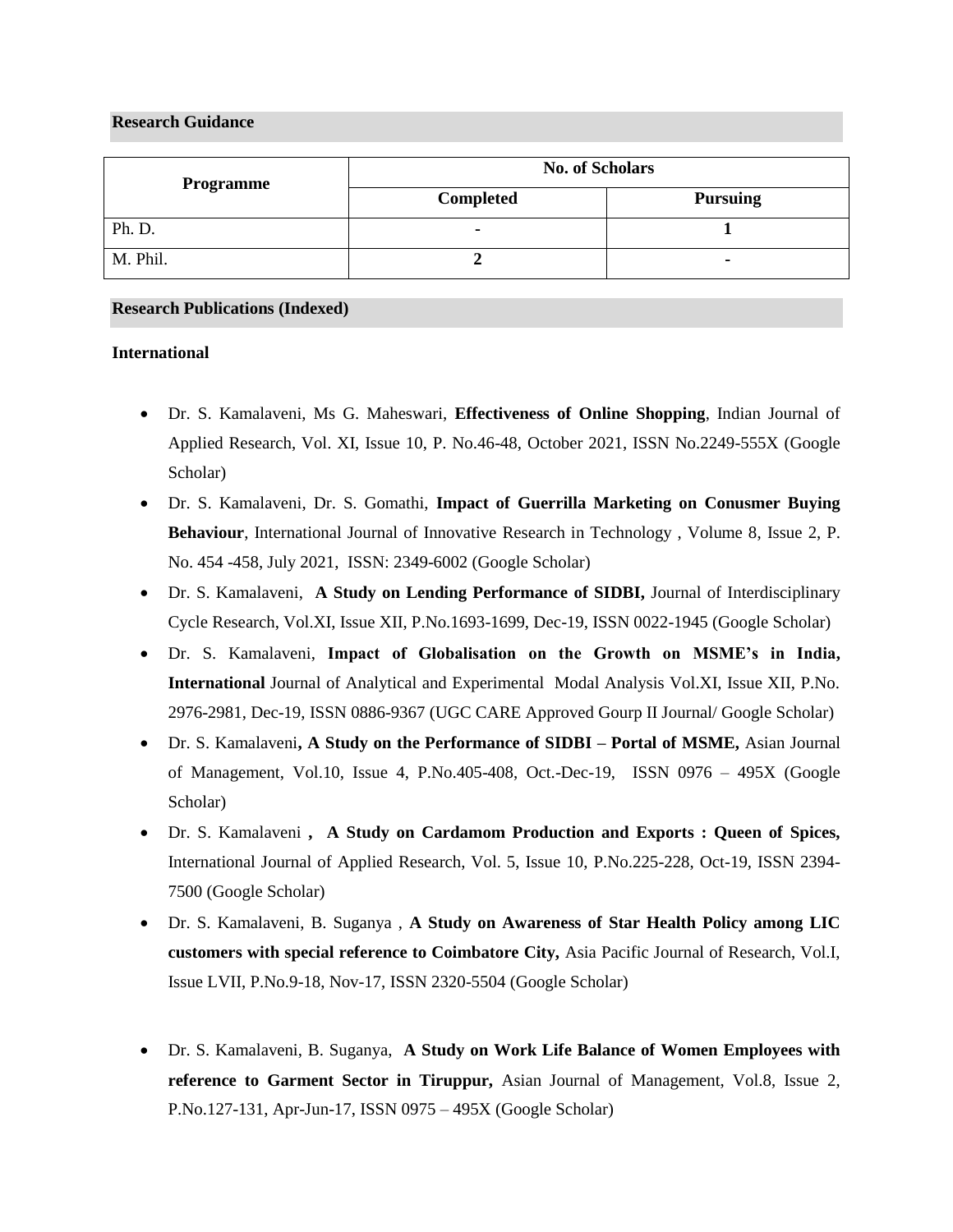- Dr. S. Kamalaveni, **A Study on selected Non-Banking Financial Companies(NBFs) in India,**  Indian Journal of Applied Research, Vol.6, Issue 6, P.No.442-444, Jun-16, ISSN 2249-555X (Google Scholar)
- Dr. S. Kamalaveni, **Non-Performing assets of NBFI's in India,** Journal of SocialWelfare and Management,Vol.4. No.2, P.No. 103-108, Apr –Jun-2012ISSN 0975-0231 (Google Scholar)

#### **Other Publications: International / National Journals**

- Dr. S. Kamalaveni, "**A Study on the Recovery Performance of TIIC**", HRDTimes, Vol.13, Issue 3, Mar-11.
- Dr. S. Kamalaveni, "**A Study on the Growth Of IDBI- An Analysis**", HRDTimes, Vol.13, Issue No. 12, Dec-10.

#### **Presentations in Conference**

- **Agriculture Sector Reforms And Emerging Business Opportunities**", National Conference on" Indian Business in the ERA of Reforms, at G.R. Damodaran Collegeof Science, Coimbatore on 06-Sep-18
- **Role of HR and HR Strategies in Evolving a New Dimension through Modern Management Practices**", National Conference held at SNMV College of Artsand Science on 06-Jan-17.
- **Green Marketing Emerging OpprotunitiesAnd Challenges,** National Conference held at S.N.R. Sons College on 10-Feb-16.
- **Micro Finance Enterprise for Women Empowerment**, National Conference held at TiruppurKumaran College on 25-Aug-15
- **An Overview of Consumer Exploitation and Role of NGO's in Consumer Protection**", National Conference held at Kamadhenu Arts and Science College on22-Feb-12.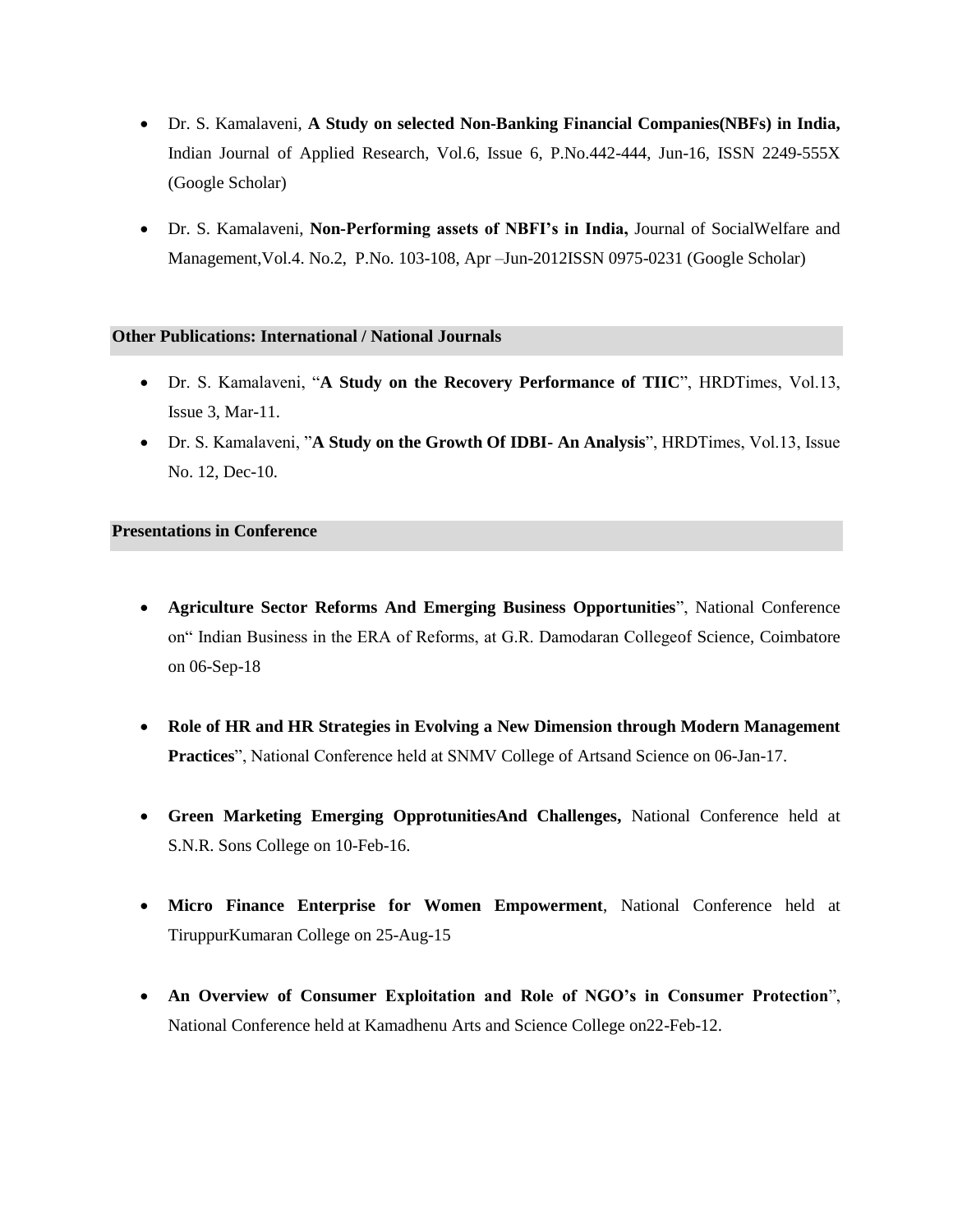- **Impact of Globalization on The Growth of Msme in India**, InternationalConference held at SreeSaraswathiThygaraja College on 2-Mar-12 to03-Mar-12.
- **Venture Capital Companies in India with reference to SIDBI Venture Capital Ltd.**" , International Conference held at Cauvery College for Women on 7-Apr-07 to 8-Apr-07.
- **Rural Banks In India - Special Reference to Canara Bank**", InternationalConference held at Loyala College, Chennai on 15-Feb-07 to 16-Feb-07.
- **Mutual Fund Industries in India an Overview**", National Conference held atBharathiar University on 13-Mar-07 to 14-Mar-07.
- **Performance of Indian Insurance Industries after Implementation of IRDA Act**", National Seminar held at Periyar University on 15-Feb.07 to 16-Feb-07.
- **WTO Regime and Indian Agriculture: Issues, Challenges, Problems And Prospects**" , International Conference held at Adaikalmatha Institute of management on21-Sep-06.
- **Economic Liberalization in India**, National Seminar held at Karpagam Arts andScience College on 07-Oct-06.
- **E-Entrepreneurship Developers of the Economy – Vision 2020**, NationalSeminar held at Vidyasagar College of Arts and Science on 18-Mar-06.

## **Participation in Faculty Development Programme**

- Research Methodology and Pedagogy for Tertiary Education. Conducted by Dr. N.G.P. Arts and Science College from 15-Jun-21 to 21-Jun-21.
- Quality Initiatives in Higher Education, conducted by Dr. N.G.P. Arts and Science College, Sri Ramakrishna College of Arts & Science, Gobi Arts & Science College &Vellalar College for Women from 13-Apr–20 to 20-Apr-20.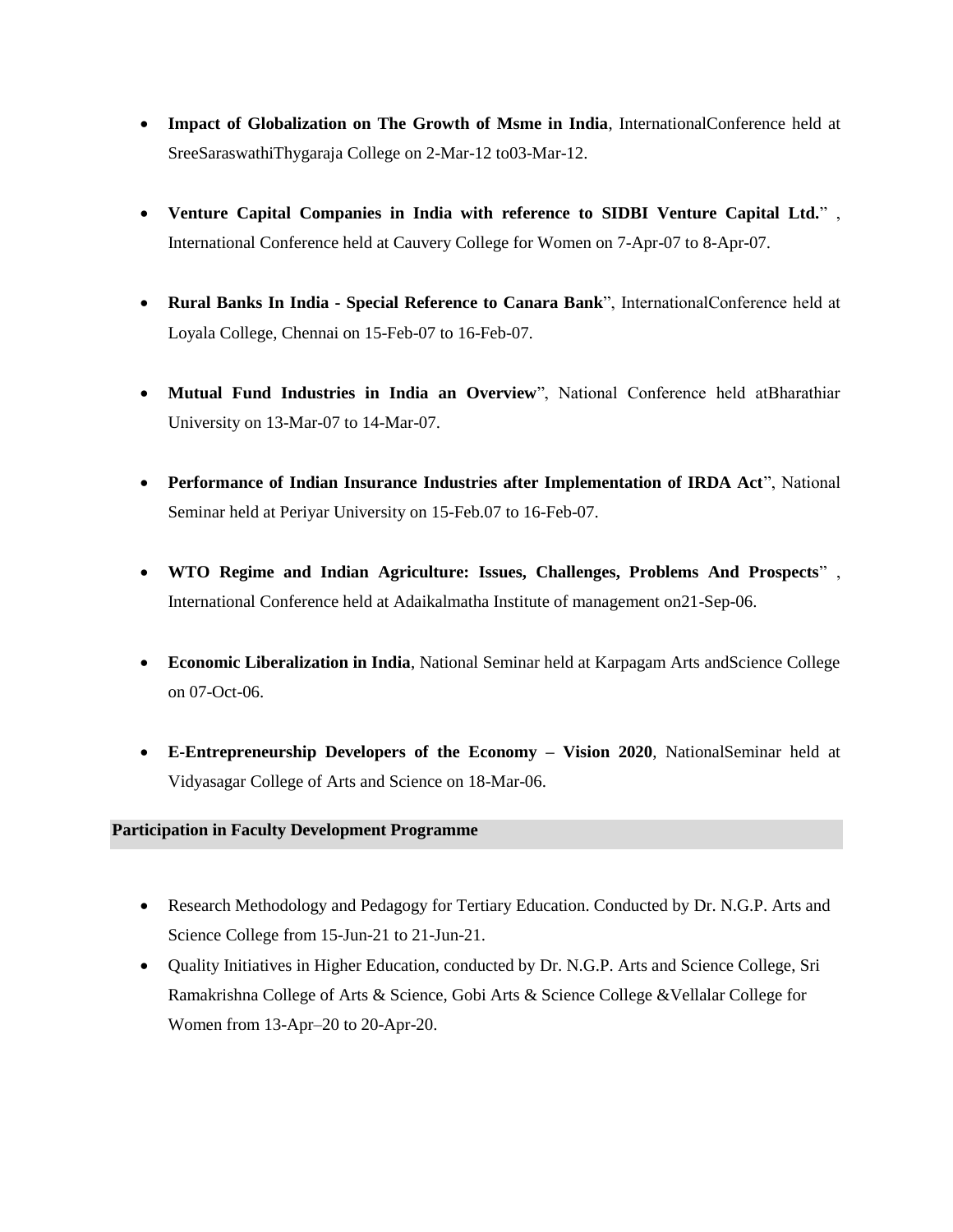- NAAC Revised Accreditation Frame Work and OBE Assessment Methodology, conducted by Dr. N.G.P. Arts and Science College from 27-May-19 to 2-Jun-19.
- Quality Measures In Higher Education, conducted by Dr. N.G.P. Arts and Science College from 03-Dec-18 to09-Dec-18.
- RETAIL CPG & MARKET RESEARCH conducted by Tata Consultancy Services at PSG College of Arts and Science on 06-Dec-17 to 08-Dec-17.

## **Conference / Seminar / Workshop Organized**

- Organizing Secretary, National Conference on Modern Business -Opportunities and Challenges (CMBOC 2020) held at Dr. N.G.P. Arts and Science College, Coimbatore on 27-Feb-20.
- Organizing Secretary, DhirubhaiAmbaniEndowment Lecture on An Overview of Revolution in Information Technology, held at Dr. N.G.P. Arts and Science College, Coimbatore on February 27-Feb-20.
- Treasurer, National Conference on Opportunities and Challenges of Business in the Digitalized Era- (COCBD-2018**)** held at Dr. N.G.P. Arts and Science College, Coimbatore on27-Sep-18 to 28-Sep-18.
- Organizing Committee Member, National Conference on Human Rights and Values-Promotion and Protection (Sponsored by National Human Rights Commission)held at Dr. N.G.P. Arts and Science College, Coimbatore on 28-Jan-17.
- Organizing Committee Member, National Conference on Financial Inclusion for sustainable Economic Growth; Strategies, Challenges (Sponsored by ICSSR) held at Dr. N.G.P. Arts and Science College, Coimbatore on 8-Sep-16.
- Organizing Committee Member, National Conference on Venture Capital for Sustainable Rural Entrepreneurship and Economic Development (Sponsored by NABARD) held at Dr. N.G.P. Arts and Science College, Coimbatore on 18-Feb-16.